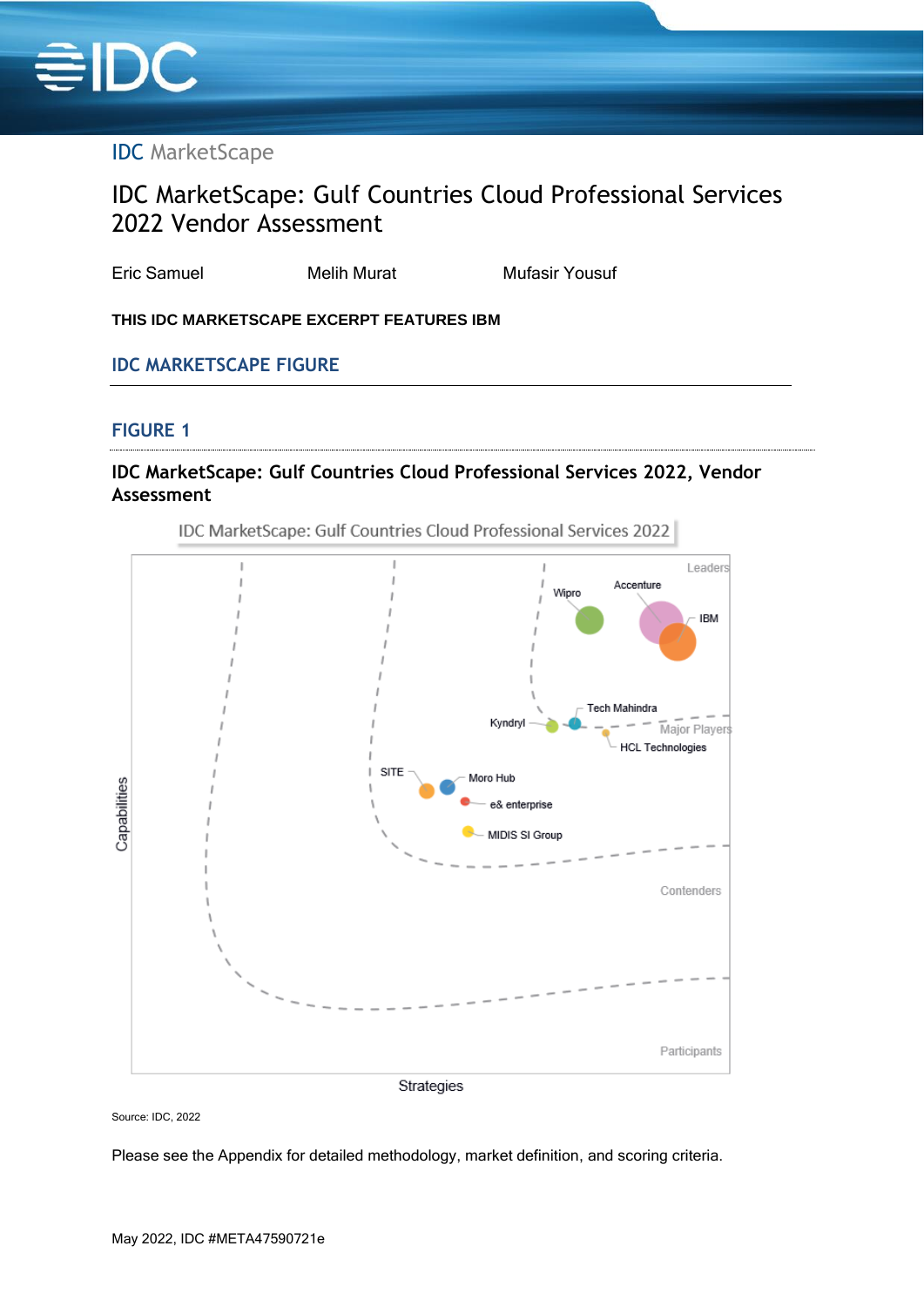## **IN THIS EXCERPT**

The content for this excerpt was taken directly from IDC MarketScape: Gulf Countries Cloud Professional Services 2022 Vendor Assessment (Doc # META47590721). All or parts of the following sections are included in this excerpt: IDC Opinion, IDC MarketScape Vendor Inclusion Criteria, Essential Guidance, Vendor Summary Profile, Appendix and Learn More. Also included is Figure 1 and 2.

#### **IDC OPINION**

This IDC MarketScape presents a vendor assessment of the 2022 cloud professional services market in Gulf countries. This research represents a quantitative and qualitative assessment of the characteristics that explain a vendor's success in the marketplace and help anticipate its ascendancy.

This MarketScape study covers a variety of vendors participating in the Gulf Cooperation Council (GCC) cloud professional services market. A comprehensive framework and set of parameters for short- and long-term success in cloud professional services provision was used to evaluate providers in this study. Buyer perceptions about the key characteristics and capabilities of evaluated providers were also included in this evaluation.

Key findings from the evaluation include:

- Professional services that help organizations plan, design, and build hybrid cloud (combining elements of public and private cloud and on-premises solutions) and multicloud (combining multiple public cloud services) delivery models have become widespread. As the levels of customer maturity with regard to cloud services vary, many providers are offering advisory services to help clients select the right cloud solution and develop their cloud journeys. Beyond basic lift-and-shift services, cloud providers are trying to differentiate themselves by bringing in technical skills that help customers adopt platform-led approaches to cloud. Some providers are also engaging with customers to develop innovative solutions using containers and microservices. In addition, many providers are leveraging their industry knowledge to offer consulting services that focus on the business outcomes — rather than the technological outcomes — of cloud deployments.
- Providers are also trying to differentiate themselves through investments in proprietary cloud planning, integration, self-diagnosis, self-healing, and management tools. In addition, many providers have developed industry-specific or horizontal cloud use cases using proven methodologies which are accelerating cloud implementations. At the same time, some providers are collaborating with customers to develop bespoke solutions in the cloud. While some providers are engaging with customers only for information gathering purposes and developing bespoke cloud solutions on their own, others are collaborating with customers to jointly develop cloud-based solutions.
- Due to the ambiguity surrounding cloud outcomes, many providers do not offer pricing models beyond fixed price and "time and material" specifications. However, the few providers that are taking a consultative approach and working with customers to develop cloud-based solutions are offering innovative pricing models (such as "pay as you grow," outcome-based pricing on meeting business key performance indicators, and value-based pricing).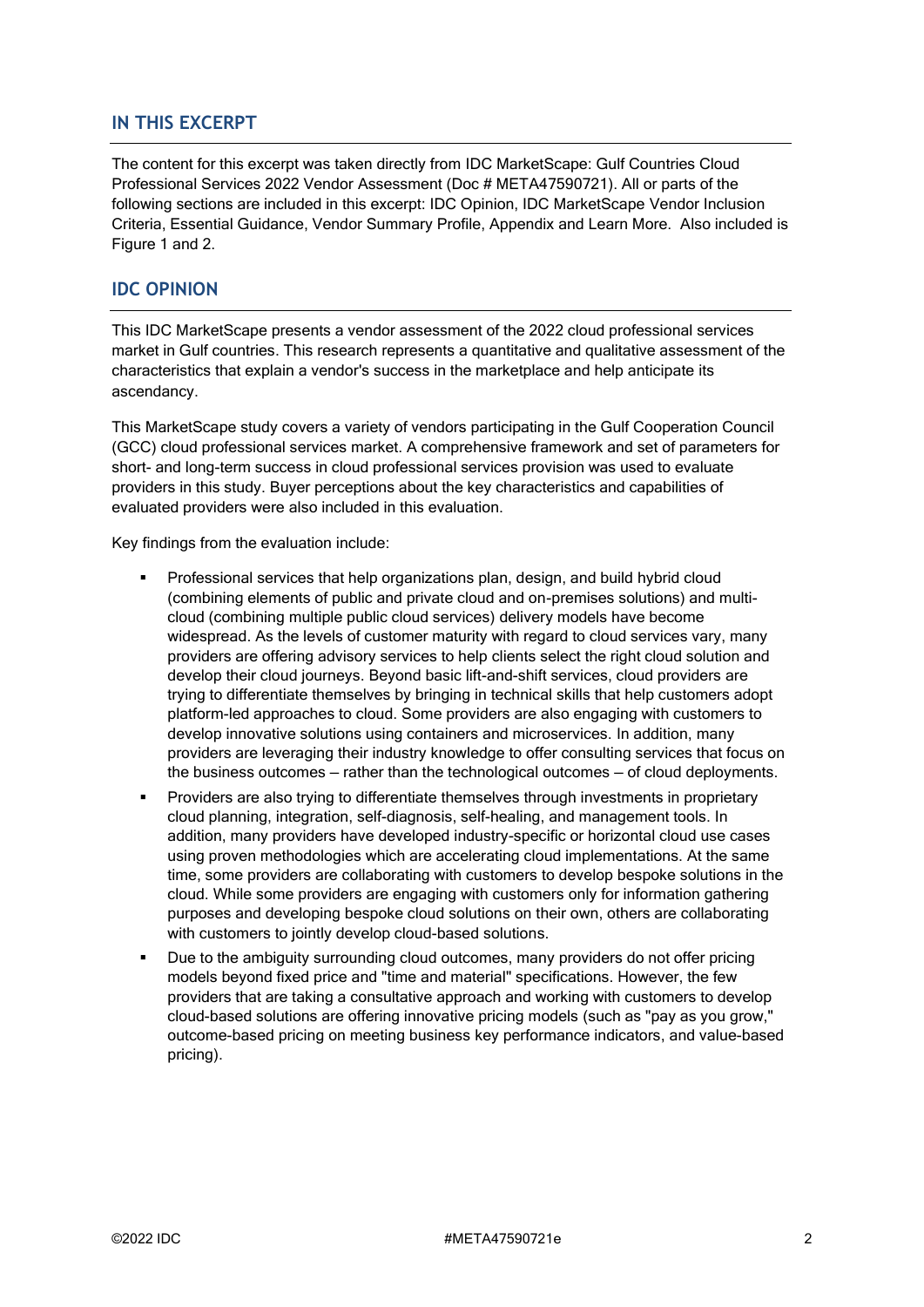# **IDC MARKETSCAPE VENDOR INCLUSION CRITERIA**

The scope of this IDC MarketScape covers providers that offer project-based IT services that support clients' use of private, public, and hybrid cloud computing environments, specifically infrastructure as a service (IaaS), software as a service (SaaS), and platform as a service (PaaS). The initial list of providers included those that generated IT project-based service revenues of over \$20 million in Gulf countries in the 2020 calendar year. Using the definitions detailed in *IDC's* Worldwide Services Taxonomy, 2021 (IDC #US47191221, May 2021), the IT services revenue of 58 services providers that are tracked in IDC's IT services competitive reports was aggregated to determine further qualification. IDC subsequently conducted a web survey to shortlist the 10 most popular vendors to feature in this MarketScape document.

The inclusion criteria for this IDC MarketScape are listed below:

- Each vendor should offer project services (at least for private cloud and laaS platforms).
- Each vendor should have an official consulting and/or integration partner status in the online partner directories of one or more of the following public/private cloud service providers: Amazon Web Services (AWS), Microsoft Cloud, Google Cloud, Oracle Cloud, SAP Cloud, IBM Cloud, Nutanix or VMware.
- Each vendor is required to have in-country capabilities to consult on and deliver cloud professional services in at least one Gulf sub-region. The three sub-regions are the UAE, Saudi Arabia, and rest of Gulf countries (Bahrain, Qatar, Oman, and Kuwait).
- Each vendor should have a local office with cloud services sales and delivery capabilities. in either the UAE or Saudi Arabia, or an office in more than two countries of the rest of Gulf countries region.
- Each vendor should earn more than \$10 million in annual revenues from clients in Gulf countries, of which at least \$7 million should be derived from provision of private cloud, IaaS, and PaaS professional services. At least \$2 million should be generated from cloud consulting and implementation services.
- Each vendor should have a minimum of 20 cloud professionals (certified in consulting, architecting, and implementation) working in Gulf countries and serving Gulf clients.

# **ADVICE FOR TECHNOLOGY BUYERS**

- **Fast-Track Investments in Cloud:** Business demands have rapidly changed, and so have the requirements from IT to support the new demands. IT departments should fast-track their investments in cloud solutions to meet business requirements for agility and speed. Many services providers have invested in several tools that help end-user organizations evaluate and implement cloud solutions at speed. A few have even developed horizontal and industry-specific use cases in the cloud that can meet the specific business requirements of end-user organizations. Engaging with such providers will ensure a robust yet fast-paced adoption of cloud services.
- **Adopt a Consultative Approach for Cloud Journeys:** While end-user organizations are already deriving cost rationalization, agility, and elasticity benefits from their initial deployments of cloud solutions, they should maintain a long-term vision to drive their cloud-based digital transformation agendas. Development of a cloud road map will become important for an organization's success, for which evaluating the cloud advisory capabilities of providers is of key importance.
- **Know the Local Capabilities of Providers:** While services providers are positioning global best practices to end-user organizations in the Gulf region, they do not necessarily have on-the-ground capabilities within all countries. End-user organizations should evaluate the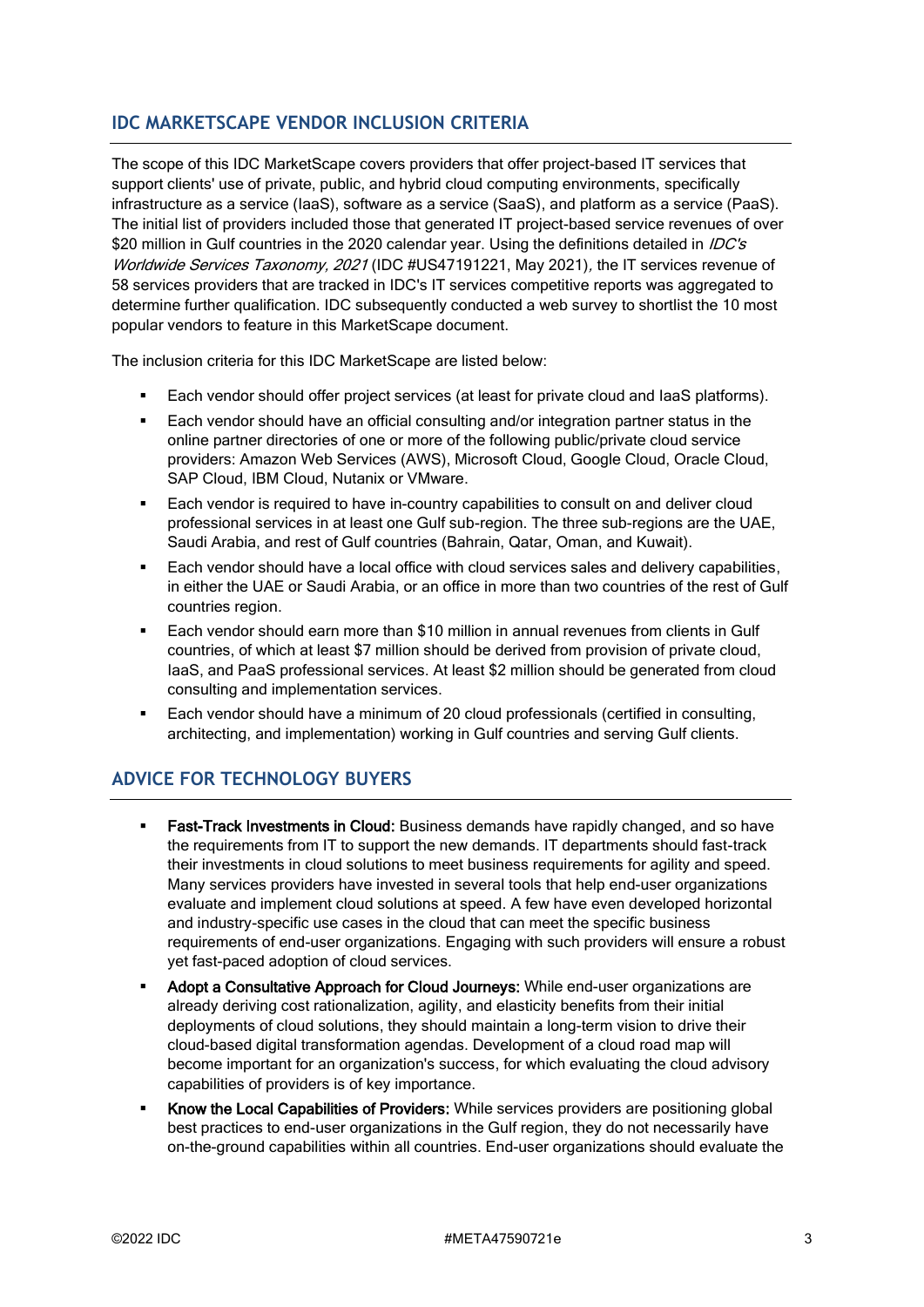local technical skills, numbers of senior technical staff, and the local partnerships providers have with cloud vendors (such as Microsoft, AWS, Oracle, SAP, etc.). This will ensure that they receive the same consistent services that a provider delivers to customers in other geographies.

- **Evaluate a Provider's Client Success: Although potential customers are provided with local** references to establish a provider's credibility, they should nevertheless ask services providers to demonstrate how they have expanded the usage of cloud services within client organizations over the years. This will help them evaluate whether a services provider is only suited for their immediate cloud project requirements or can develop and execute a long-term cloud strategy.
- **Drive Innovation in Cloud:** As much as the IT department supports operational requirements, it should also drive new business. Thus, end-user organizations should consider how they can support innovation while making investments in cloud services. Engaging with a provider that fosters innovation and develops a platform-led approach toward cloud investments is essential. Such a provider can support cloud native-app development and launch solutions at scale to drive new business growth.
- Ascertain Value in Advance: A few services providers engage in co-creation and codevelopment in lab environments with end-user organizations to ascertain project outcomes prior to implementation. Conversely, other providers solely develop cloud solutions and proofs of concept to demonstrate value to customers. Depending on their level of internal IT maturity, end-user organizations should engage with either of these services providers to drive innovation. End-user organizations should also evaluate a provider's ability to provide structured documentation and knowledge transfer. This will ensure that the organizations can independently manage and grow their cloud solutions footprints in the future.

### **VENDOR SUMMARY PROFILES**

This section briefly explains IDC's key observations that influenced vendor positioning in this MarketScape. While every vendor is evaluated against the criteria outlined in the Appendix, a summary of each vendor's strengths and challenges is presented here. IDC's assessment covers 10 vendors in alphabetical order: Accenture, e& enterprise, HCL, IBM, Kyndryl, Midis System Integration Group, Moro Hub, SITE, Tech Mahindra, and Wipro.

#### **IBM**

IBM is classified as a "leader" in the GCC cloud professional services industry in 2022, based on IDC's analysis of vendors and assessment of buyer perceptions in this MarketScape.

IBM provides cloud transformation services across the entire IT stack, maintaining a strong focus on both the application and platform layers. IBM prioritizes hybrid cloud as the next wave of enterprise architecture and leverages industry-specific assets on any cloud platform to deliver services that support its hybrid cloud strategy.

IBM offers services spanning the entire cloud life cycle — from cloud strategy, workload prioritization, and partner selection to migration, modernization, and management. The company has open-source and cloud-native application development capabilities that help it develop custom solutions for customers across different industries. IBM's 2019 acquisition of Red Hat helped it expand its capacity to deliver robust cloud solutions to customers.

IBM utilizes a consulting-driven approach, as well as its IBM Garage design thinking framework to ideate and build innovative solutions collaboratively with clients. This approach helps IBM and its clients identify a given project's key challenges, expected outcomes, and solutions that need to be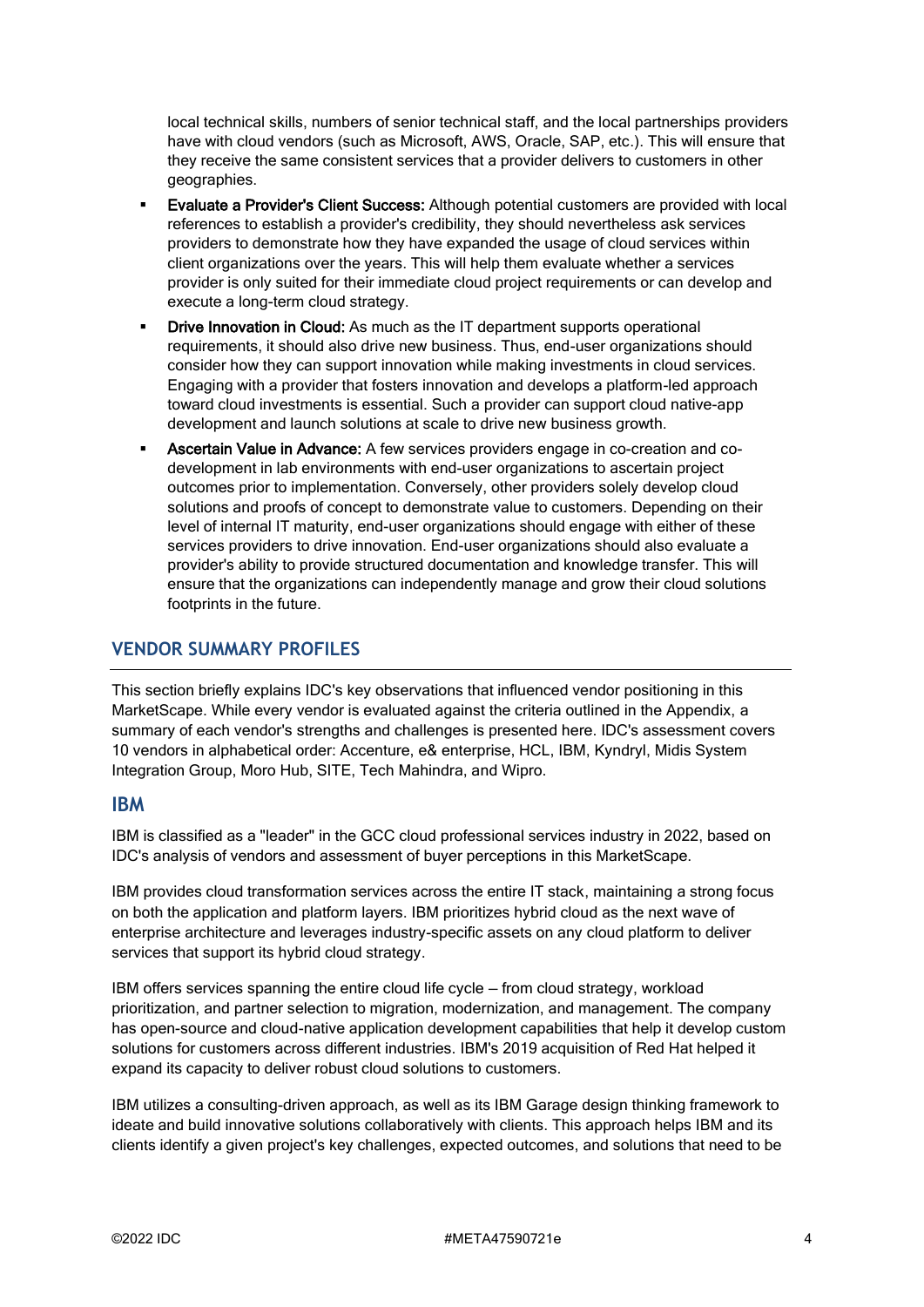implemented. Additionally, IBM provides clients with visibility into the entire cloud journey based upon a mutually agreed-upon scope at project initiation.

IBM has been investing heavily into tools and frameworks that greatly automate service life cycles, provide transparency into cloud usage, and offer cost optimization opportunities. IBM has also invested in building ecosystem partnerships with Azure, AWS, and RedHat. Recent acquisitions such as Neudesic and NordCloud have enabled IBM to enhance its migration and modernization capabilities for hybrid cloud environments and access cloud visibility, cloud health, and cost optimization tools.

#### *Strengths*

IBM's consulting-driven approach, which is underpinned by the IBM Garage framework, and its inhouse platform capabilities stemming from the Red Hat acquisition, stand out as its key strengths. IBM also has a solution-driven approach and can develop customer-specific use cases based around emerging technologies such as 5G/edge, AI/ML, and cloud-native applications. IBM's global industry expertise and its research insights from the IBM Institute for Business Value are important assets that can be leveraged to drive cloud adoption in the Gulf region.

#### *Challenges*

IBM offers cloud professional services based around its own cloud solutions and those of other global and regional cloud providers. However, its market messaging could be improved — for example, the company can emphasize its capabilities as a holistic supplier of cloud professional services from different providers, in addition to its own solutions.

### *Consider IBM When…*

IBM offers adjacent capabilities to cloud transformation services, mostly based around its IBM Watson portfolio. These capabilities help customers build sophisticated, industry-specific use cases by leveraging emerging technologies such as AI, 5G, and edge computing. IBM works with customers to develop cloud road maps and co-create innovate solutions.

#### **APPENDIX**

#### **Reading an IDC MarketScape Graph**

For the purposes of this analysis, IDC divided potential measures for success into two primary categories: capabilities and strategies.

Positioning on the y-axis reflects the vendor's current capabilities and menu of services and how well aligned the vendor is to customer needs. The capabilities category focuses on the capabilities of the company and product today, here, and now. Under this category, IDC analysts will look at how well a vendor is building/delivering capabilities that enable it to execute its chosen strategy in the market.

Positioning on the x-axis, or strategies axis, indicates how well the vendor's future strategy aligns with what customers will require in three to five years. The strategies category focuses on highlevel decisions and underlying assumptions about offerings, customer segments, and business and go-to-market plans for the next three to five years.

The size of the individual vendor markers in the IDC MarketScape represent the market share of each individual vendor within the specific market segment being assessed.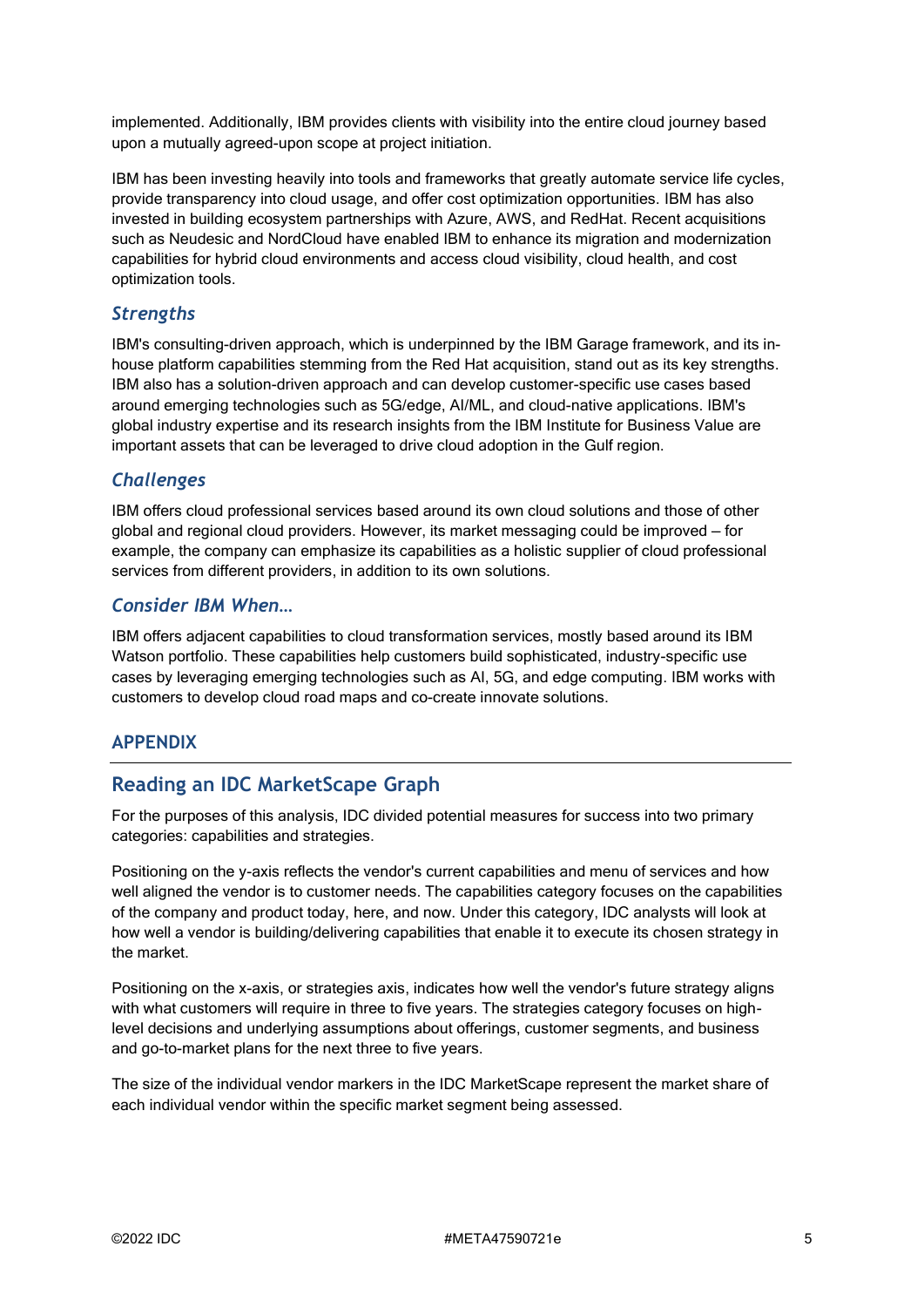# **IDC MarketScape Methodology**

IDC MarketScape criteria selection, weightings, and vendor scores represent well-researched IDC evaluations about the market and specific vendors. IDC analysts tailor the range of standard characteristics by which vendors are measured through structured discussions, surveys, and interviews with market leaders, participants, and end users. Market weightings are based on user interviews, buyer surveys, and the input of IDC experts in each market. IDC analysts base individual vendor scores, and ultimately vendor positions, on the IDC MarketScape, detailed surveys and interviews with the vendors, publicly available information, and end-user experiences to provide an accurate and consistent assessment of each vendor's characteristics, behavior, and capability.

# **Market Definition**

The cloud professional services market includes elements from four of IDC's services foundation markets, which are defined in their entirety in *IDC's Worldwide Services Taxonomy, 2021* (IDC #US47191221, May 2021). Some examples of specific cloud professional services are shown in Figure 2.

### **FIGURE 2**

### **Examples of Cloud Professional Services**



Source: IDC, 2022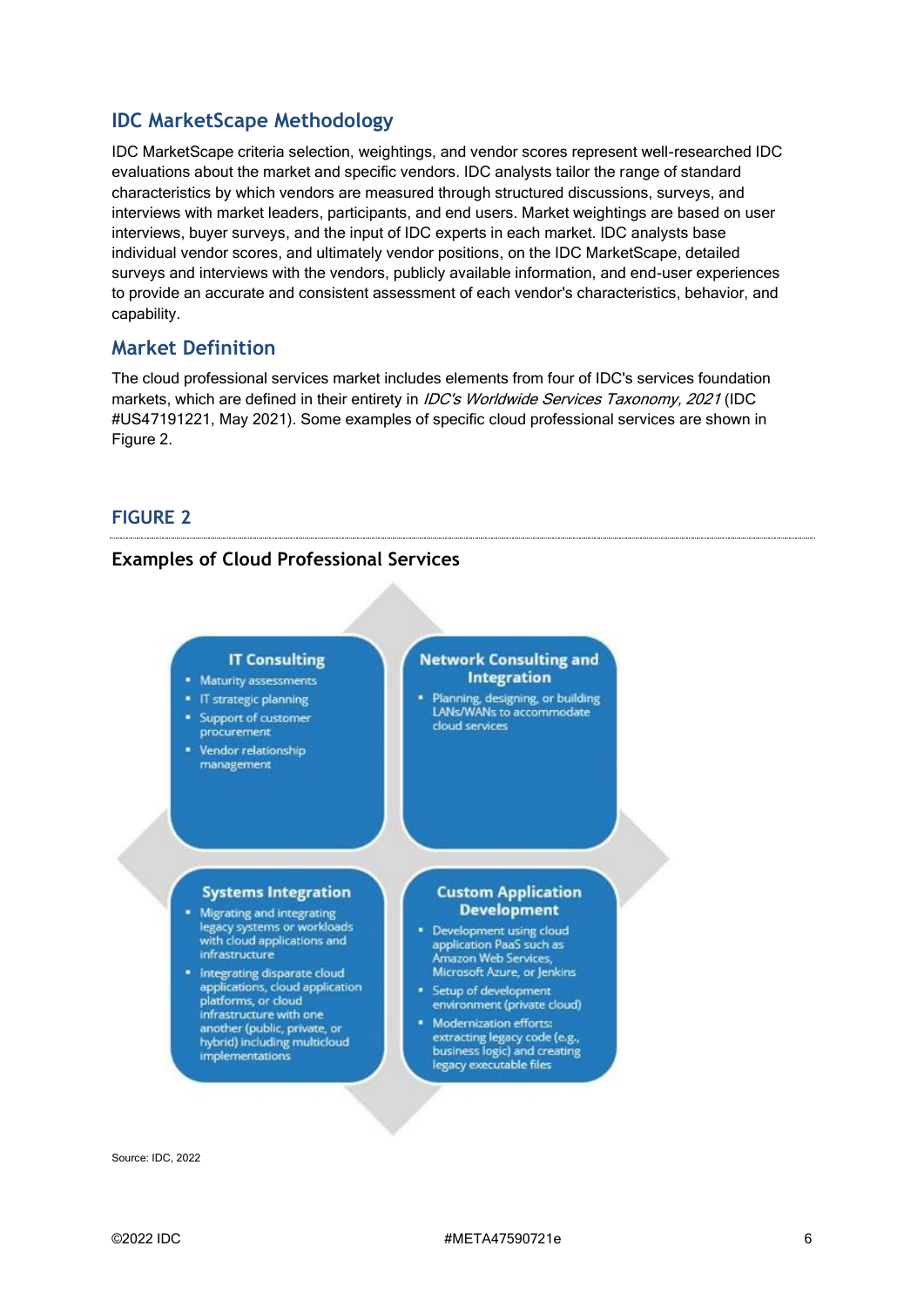# **LEARN MORE**

#### **Related Research**

- Competitive Profiles and 2020 Analysis of Leading IT Services Players in Saudi Arabia (IDC #META47121721, December 2021)
- Competitive Profiles and 2020 Analysis of Leading IT Services Players in the United Arab Emirates (IDC #META47121821, December 2021)
- **Competitive Analysis of Leading IT Services Players in the Other Gulf Countries (Qatar,** Kuwait, Oman, and Bahrain), 2020 (IDC #META48620521, December 2021)
- United Arab Emirates Public Cloud Market 2020 Analysis and 2021-2025 Forecast (IDC #META48197721, September 2021)
- Saudi Arabia Public Cloud Market 2020 Analysis and 2021-2025 Forecast (IDC #META48247421, September 2021)

### **Synopsis**

This IDC study presents a vendor assessment of the 2022 Gulf countries cloud professional services market through the lens of the IDC MarketScape model. This research is a quantitative and qualitative assessment of the characteristics that explain a vendor's success in the marketplace and help anticipate its ascendancy. This IDC MarketScape covers a variety of vendors participating in the cloud professional services market in Gulf countries. This evaluation is based on a comprehensive framework and set of parameters expected to be most conducive to success in provision of cloud professional services, during both the short and the long term.

"Cloud professional services providers in the Gulf countries should possess some key capabilities, including a wide reach across all major mega cloud platforms, local support, and an ability to develop cloud road maps using advisory services to be successful. In addition, service providers that have developed capabilities spanning the entire cloud professional services life cycle including capabilities in open-source technologies, containers, and microservices — will be better suited to executing the long-term growth strategies of end-user organizations across the region." -Senior Program Manager Eric Samuel, IDC